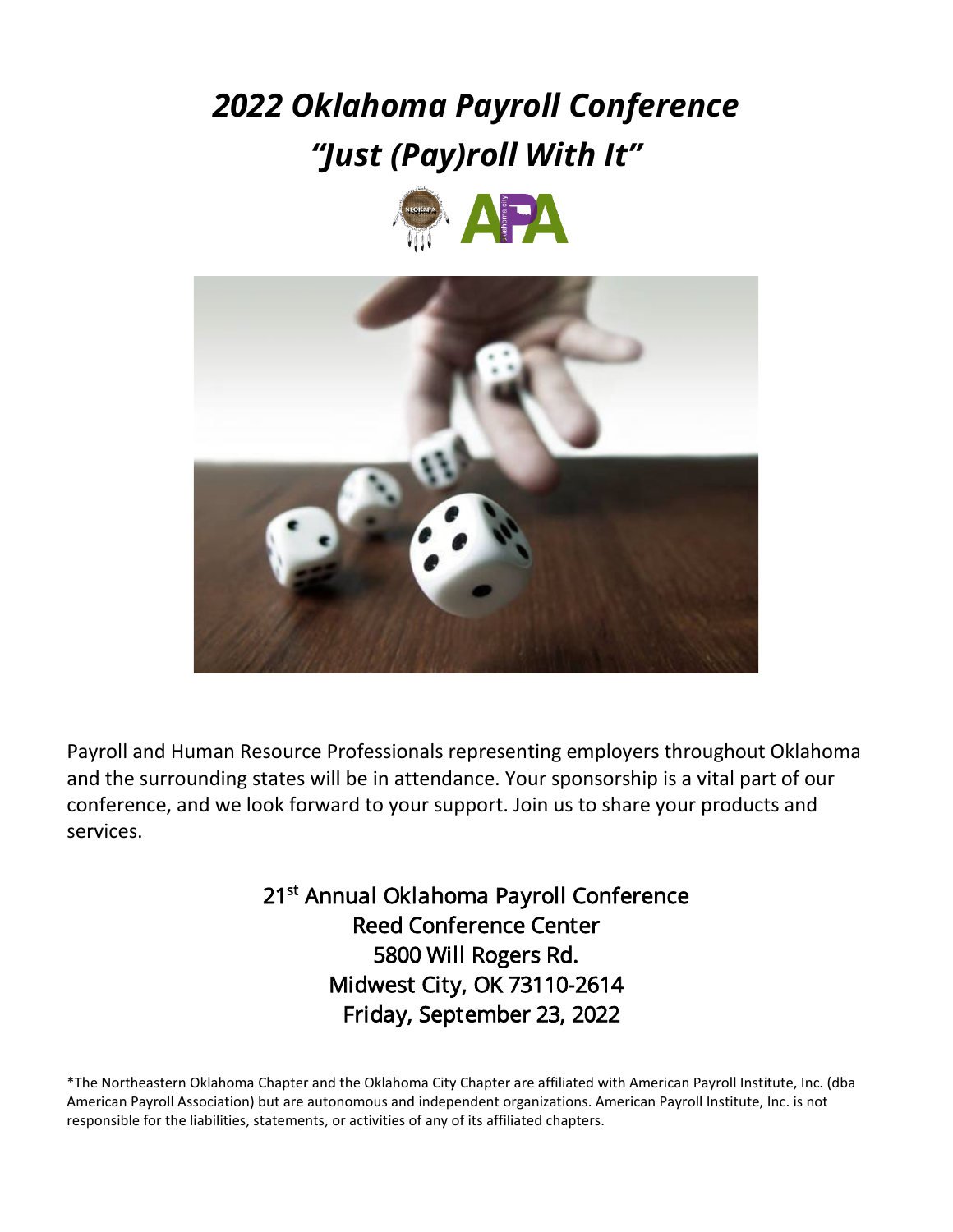## **Vendor Booth Sponsorships – Only 25 Spots Available**

#### *High Roller \$350*

Sponsorship Includes:

- ♥ One table in the exhibitor area
- ♥ Full page ad in conference program
- ♥ Breakfast, lunch, and afternoon snack for 2 exhibitors
- ♥ Featured on our website as a conference sponsor
- ♥ Introduction during opening session
- ♥ Attendee list after the conference

#### *Bank Roller \$250*

Sponsorship Includes:

- ♦ One table in the exhibitor area
- ♦ Half page ad in conference program
- ♦ Breakfast, lunch, and afternoon snack for 1 exhibitor
- ♦ Featured on our website as a conference sponsor
- ♦ Introduction during the opening session
- ♦ Attendee list after the conference

#### *Low Roller \$150*

Sponsorship Includes:

- ♠ One table in the exhibitor area
- ♠ Listed in the conference program
- ♠ Featured on our website as a conference sponsor
- ♠ Introduction during the opening session
- ♠ Attendee list after the conference

# **Want more opportunities to show support? Can't make it to the conference? Additional sponsorship opportunities are available on the registration form.**

#### **\*Registrations and Ads must be received by July 25th to meet the printing deadline.**

Conference Contacts Information:

Email – [info@apaokc.org](mailto:info@apaokc.org) 

Phone – Julie Steele, Chapter President, 405-397-8919

Website – [www.apaokc.org](http://www.apaokc.org/)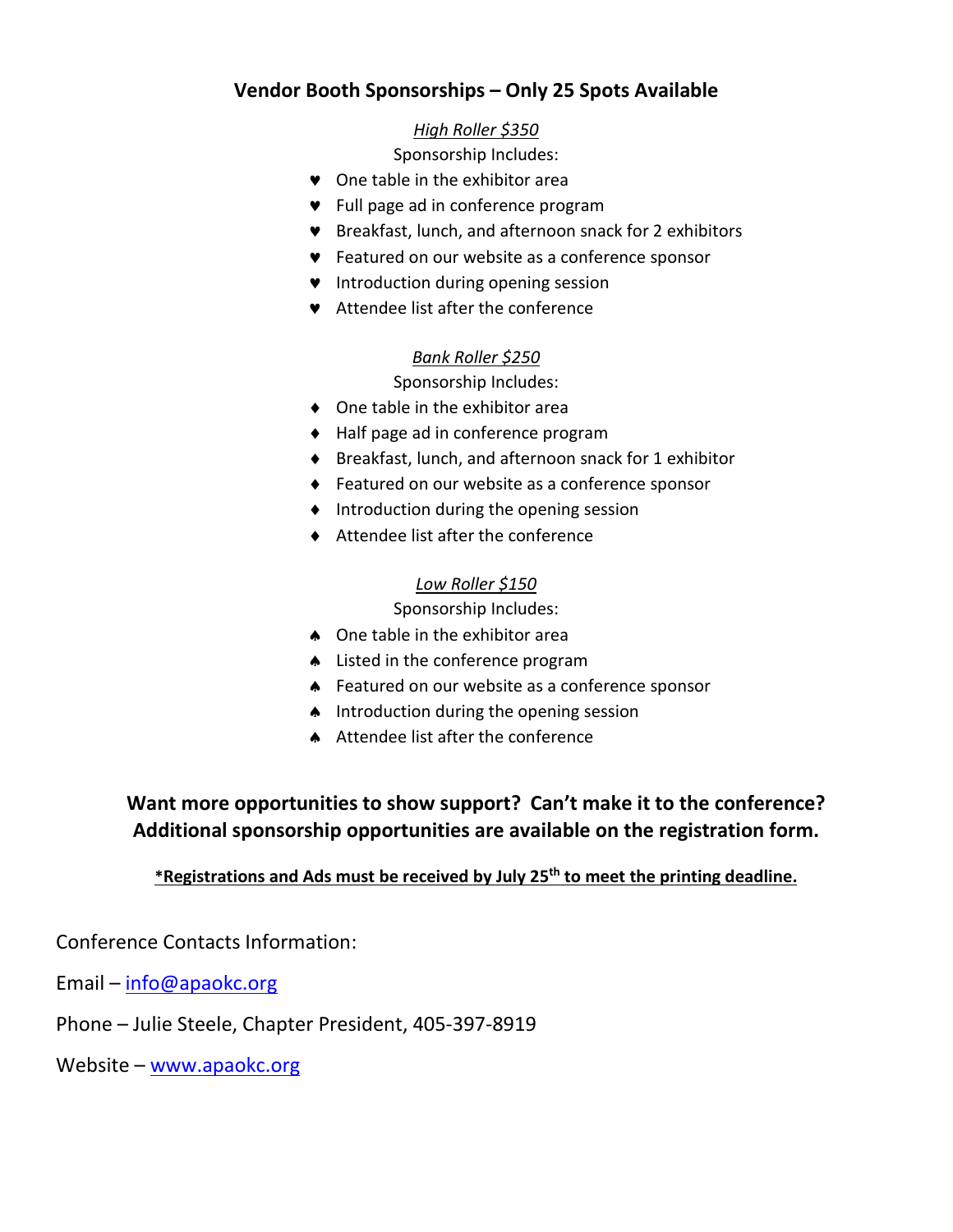# **2022 Oklahoma Payroll Conference Sponsor Registration Form**

| Company Name: Name: Name and Security Assembly Name and Security Assembly Assembly Assembly Assembly Assembly |       |                                                     |
|---------------------------------------------------------------------------------------------------------------|-------|-----------------------------------------------------|
|                                                                                                               |       |                                                     |
|                                                                                                               |       |                                                     |
|                                                                                                               |       |                                                     |
|                                                                                                               |       |                                                     |
|                                                                                                               |       |                                                     |
|                                                                                                               |       |                                                     |
|                                                                                                               |       | Phone: Note: 2008 [19] Phone: 2008 [19] Phone: 2008 |
|                                                                                                               |       |                                                     |
|                                                                                                               |       |                                                     |
|                                                                                                               |       |                                                     |
| <b>Please Check Sponsorship Level</b>                                                                         |       |                                                     |
| 2022 High Roller                                                                                              | \$350 |                                                     |
| 2022 Bank Roller                                                                                              | \$250 |                                                     |
| 2022 Low Roller                                                                                               | \$150 |                                                     |
|                                                                                                               |       | number of additional                                |
| <b>Additional Exhibitor Meal</b>                                                                              | \$65  | exhibitors                                          |
| <b>Additional Sponsorships</b>                                                                                |       |                                                     |
| <b>Attendee Name Badges</b>                                                                                   | \$100 |                                                     |
| Full Page Ad in Conference Program                                                                            | \$100 |                                                     |
| Half Page Ad in Conference Program                                                                            | \$50  |                                                     |
| <b>Breakfast Sponsorship</b>                                                                                  | \$150 |                                                     |
| Afternoon Break Sponsorship                                                                                   | \$150 |                                                     |
| Payroll Professional of the Year Award                                                                        | \$300 |                                                     |
| Keynote Speaker Sponsor                                                                                       | \$300 |                                                     |
| Printing                                                                                                      | \$300 |                                                     |
| Attendee Raffle Prize                                                                                         | \$100 |                                                     |

#### **Grand Total**

**Print/Save As**

**To Pay by Check:** Mail completed registration form to: OKCAPA, PO BOX 18323, OKLAHOMA CITY, OK 73154, Attn: Tamra Kitsmiller. Make Check Payable to OKCAPA

By Credit Card: Email completed registration form to [info@apaokc.org](mailto:info@apaokc.org) to receive an invoice with link to electronic payment.